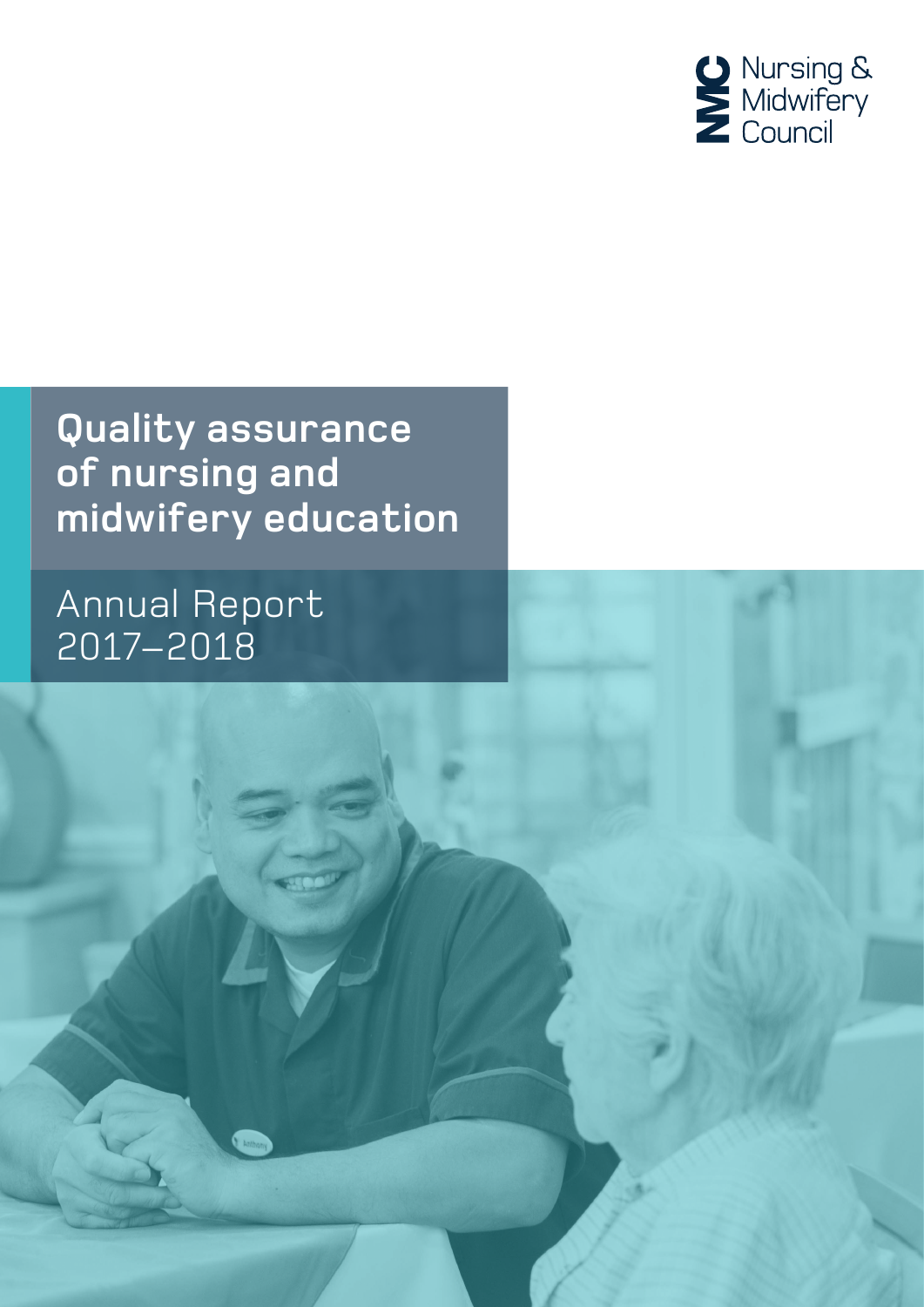We're the independent regulator for nurses, midwives and nursing associates. We hold a register of all the 690,000 nurses, midwives and nursing associates who can practise in the UK.

Better and safer care for people is at the heart of what we do, supporting the healthcare professionals on our register to deliver the highest standards of care.

We make sure nurses, midwives and nursing associates have the skills they need to care for people safely, with integrity, expertise, respect and compassion, from the moment they step into their first job.

Learning does not stop the day nurses, midwives and nursing associates qualify. To promote safety and public trust, we require professionals to demonstrate throughout their career that they are committed to learning and developing to keep their skills up to date and improve as practitioners.

We want to encourage openness and learning among healthcare professions to improve care and keep the public safe. On the occasions when something goes wrong and people are at risk, we can step in to investigate and take action, giving patients and families a voice as we do so.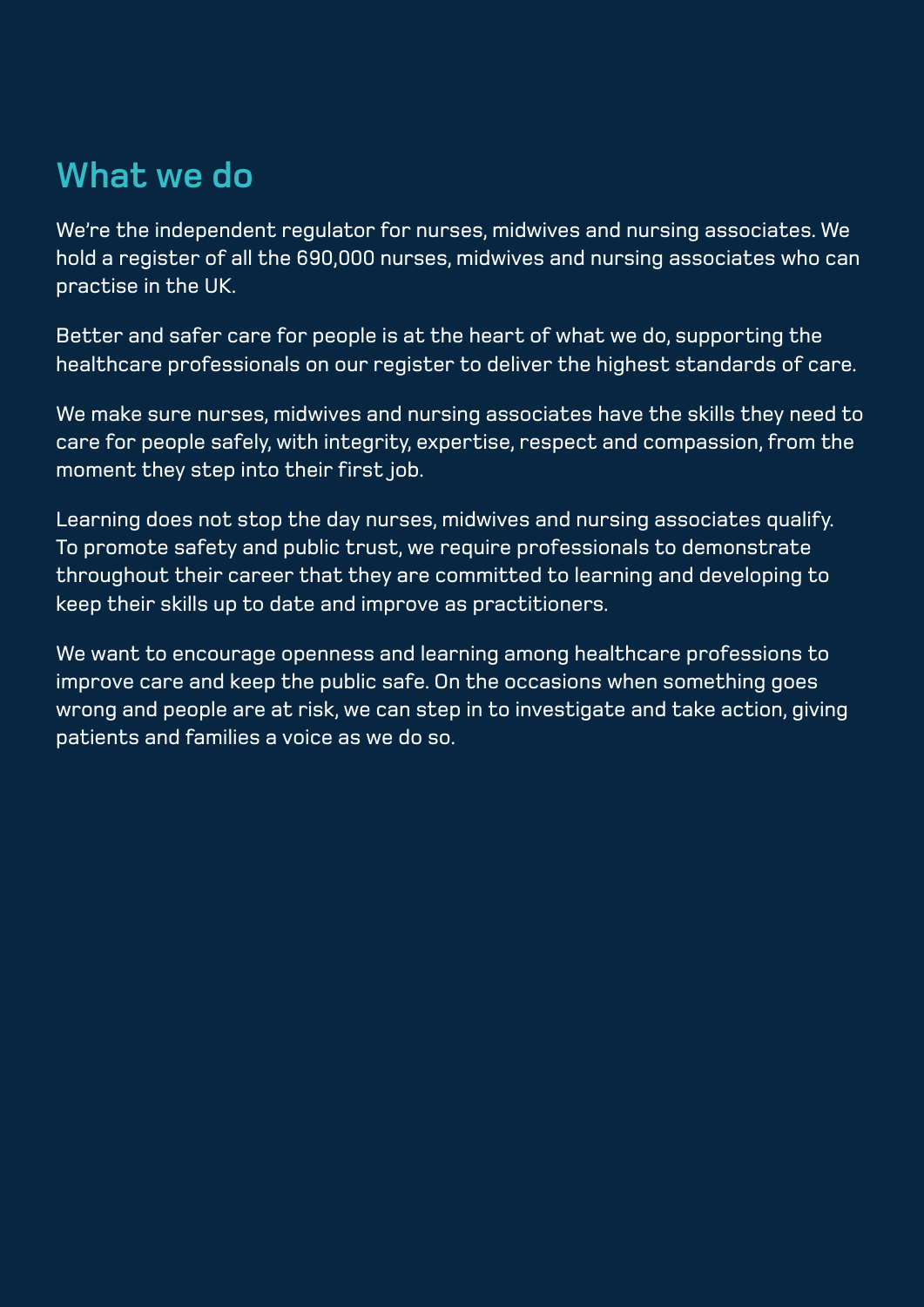# **Contents**

| Foreword                                                          | $\overline{\mathbf{4}}$ |
|-------------------------------------------------------------------|-------------------------|
| <b>Executive summary</b>                                          | 5                       |
| Introduction                                                      | 6                       |
| Part one: Quality assurance of nursing and<br>midwifery education | $\overline{7}$          |
| Part two: Responding to concerns                                  | 14                      |
| Annexe one: AEI data summary up to 31 August 2018                 | 15                      |
| Annexe two: Approved AEIs and monitoring outcomes                 | 16                      |
| Annexe three: programme approval outcomes                         | 17                      |
| <b>Annexe four: Approval conditions</b>                           | 18                      |
| Annexe five: monitoring results                                   | 20                      |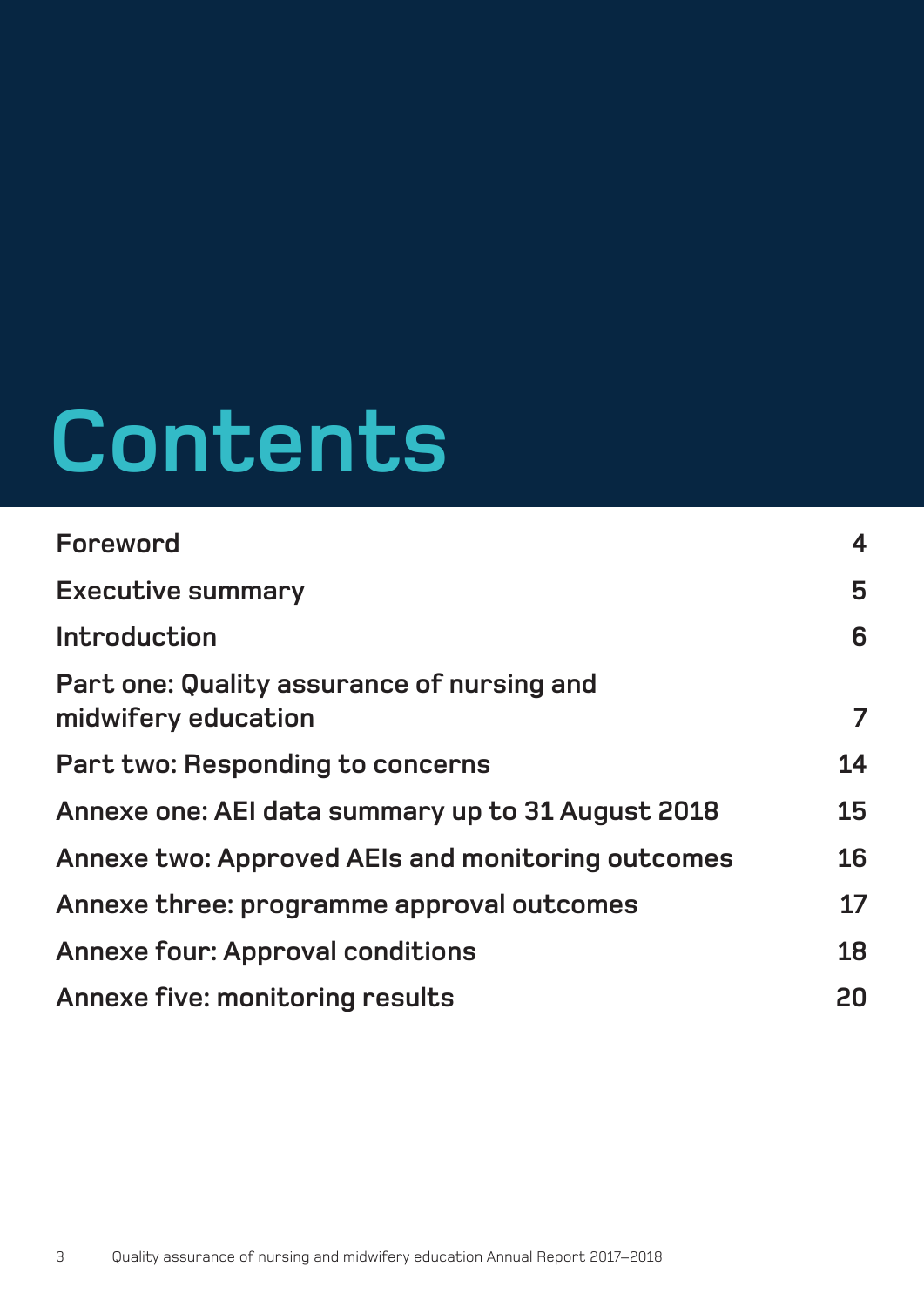## **Foreword**

I'm pleased to present our annual report 2017–2018 covering the quality assurance of nursing and midwifery education. Each year we reflect on our quality assurance (QA) activity to enable us to continue to develop our processes, ensuring that we fulfil our duty to protect the public.

This report covers a period of considerable change in professional education and health care, in particular the steady increase in the flexible routes of education that are available for nurses and midwives who wish to join our register, including the ongoing development of apprenticeships in England.

This report covers our QA activity in 2017–2018 and it's key to note that our QA activity in future will be different. We published our new education standards earlier this year and our new QA model will reflect our new outcome-focussed approach to standards.

Our new education standards set out what we expect from the professionals of the future, so they can deliver safe, evidence-based, person-centred care. The standards are ambitious. To achieve this ambition, we also had to transform the approach to professional education and training including practice based learning. Our new standards for providers of nursing and midwifery education reflect this. We hope you'll agree that the changes to our education standards are positive ones.

These new standards have implications for the way that we quality assure education institutions and programmes so we have recently published our new QA framework. This new framework focuses our approach on programme approval, as well as building on our data-driven approach to QA to ensure that we are proportionate in our activity, whilst still being robust.

We have also recently become the regulators of the nursing associate profession in England, and we look forward to the first nursing associates joining our register in January 2019, alongside quality assuring nursing associate education programmes.

#### **Professor Geraldine Walters, CBE**

Director of Education and Standards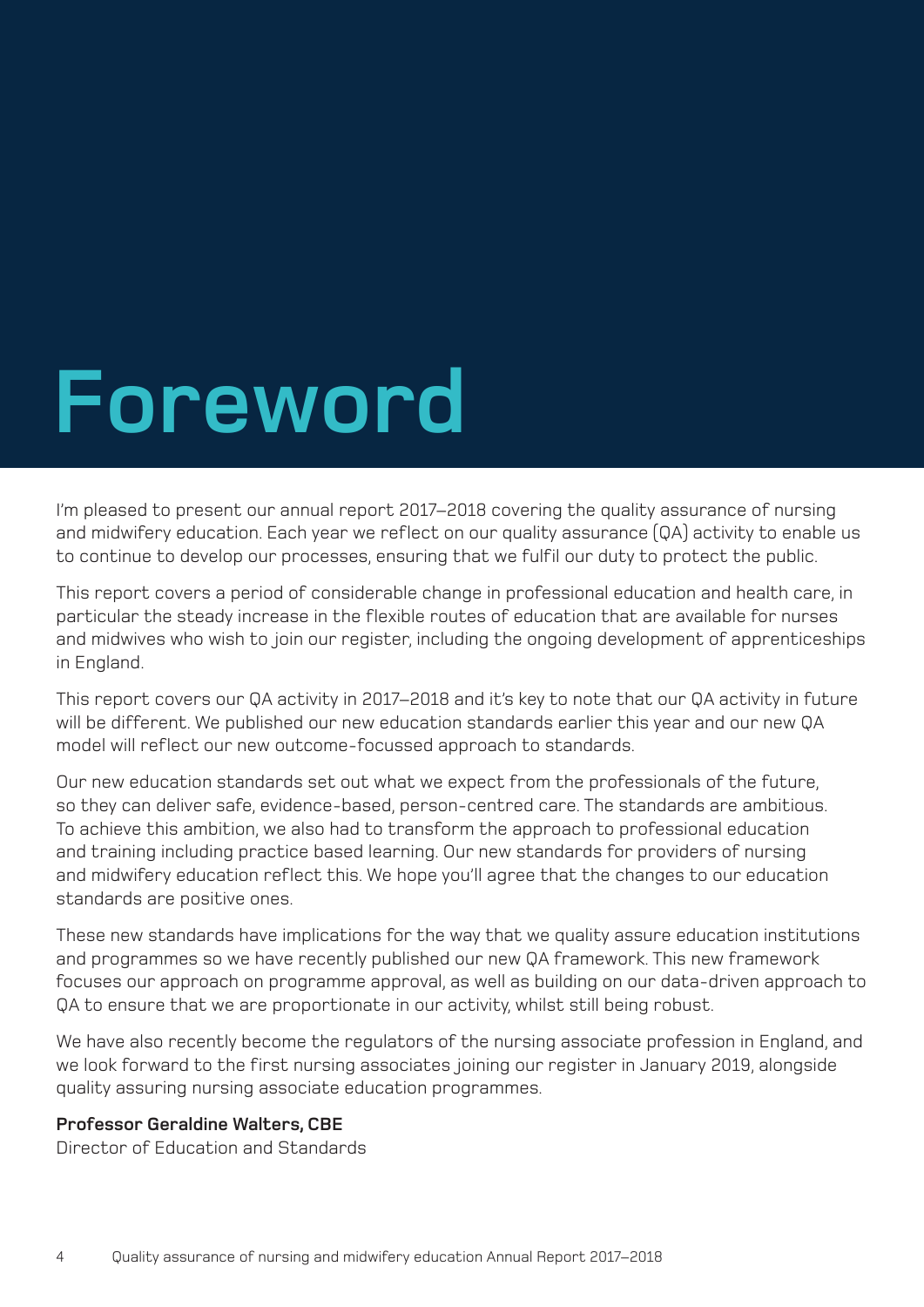# **Executive summary**

Our quality assurance (QA) framework is one of the ways that we protect the public. Each year we reflect and report on the outcomes of our QA activity to ensure we are assured that students are being equipped with the relevant knowledge, skills and learning experience to practise safely at the time they join the register and that they can build on throughout their career. We also continuously look for ways to improve our approach to QA by improving our processes.

At the time of writing this report in September 2018, the number of approved education institutions (AEIs) had increased from 80 to 83. There are 917 approved programmes. This is a small reduction in number from last year.

We selected 14 AEIs for monitoring this year and focused on pre-registration midwifery programmes, return to practice (midwifery) programmes and specialist community public health nursing programmes. These programmes were selected with a focus on midwifery due to nursing programmes undergoing re-approval under the new standards from 2018.

In the 2017/18 reporting year we solely used a risk-based approach to identify institutions for monitoring. This enabled us to more accurately suggest institutions which might not align to our standards to undergo monitoring. Therefore interventions could be appropriately made to assure public protection and ensure that our standards were met.

We are committed to using the analysis of the performance in this year's monitoring cycle in mitigating key risks in order that AEIs and partners comply with our standards and ensuring public protection. Where issues are identified we require assurance that these are managed by institutions and their partners promptly and effectively. We agree action plans with the monitored institutions and ensure these are implemented. We are also reviewing our approach to self assessment and exceptional reporting as part of our new approach to ongoing monitoring.

We continue to be proactive in making the best possible use of our intelligence by promoting information sharing and collaborating both internally with our Regulatory Intelligence Unit and Employer Link Service, and externally with other regulators and key organisations.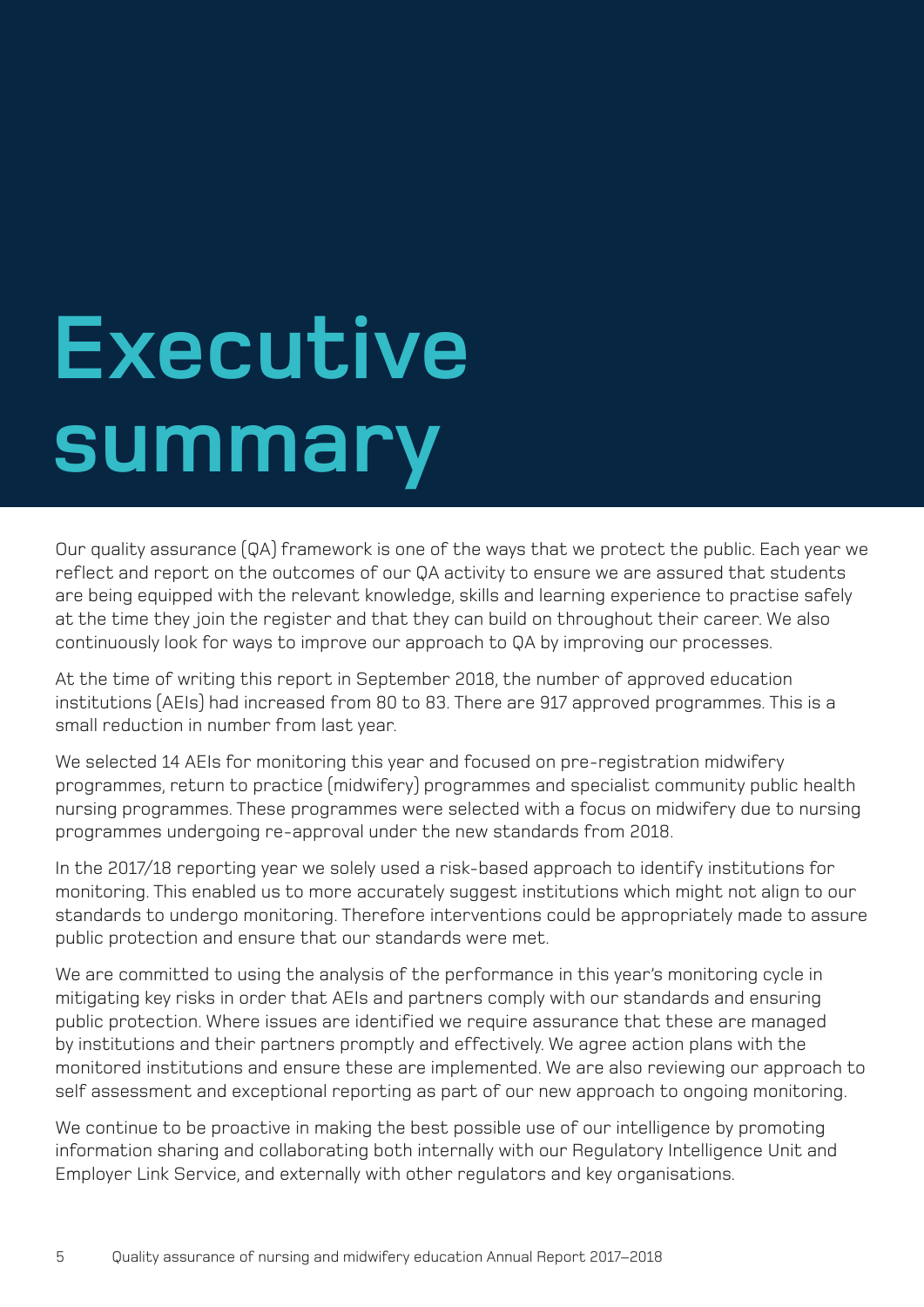# **Introduction**

The Nursing and Midwifery Order 2001 (the Order) sets the legislative context for the QA of nursing, midwifery and nursing associate education. Our standards comply with our legislation and provide necessary requirements for the education and training of nursing, midwives and nursing associates, and the proficiencies they have to meet to join our register.

This annual report examines the QA activity we have undertaken and the key themes and risks that have emerged from our QA of approved education institutions and their practice placement partners in the 2017–18 academic reporting year (from 1 September 2017 to 31 August 2018) for nursing and midwifery education.

#### **Oversight of our work**

The Professional Standards Authority (PSA) for Health and Social Care has oversight of our organisation and each year it examines a number of areas of our work. The QA of education was included in the PSA Annual Review of Performance 2016/17 (June 2018), and we met all four standards of the relevant area of education and training. The PSA 2015/16 report also confirmed that all standards of good regulation for education and training had been met.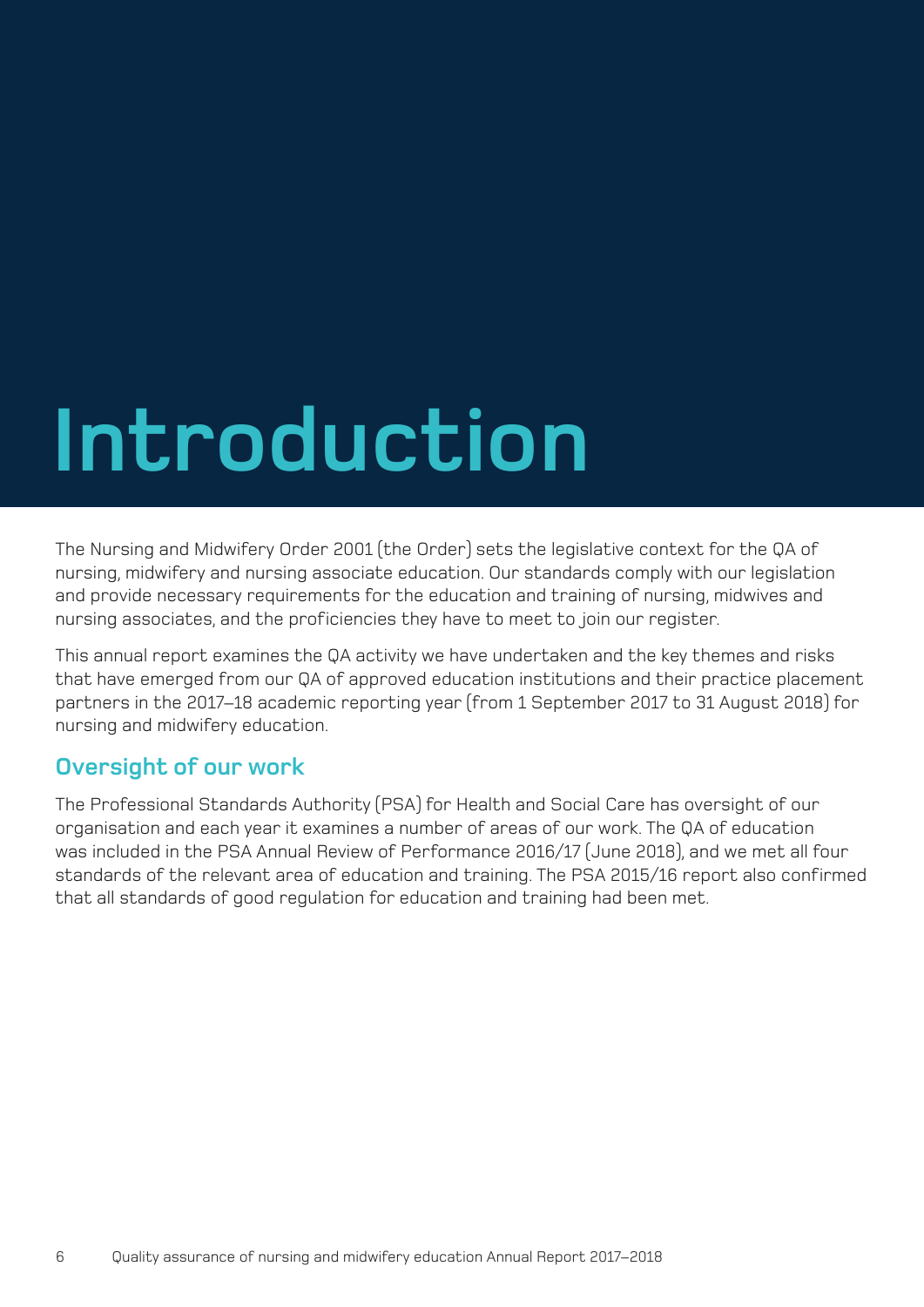## **Part one: Quality assurance of nursing and midwifery education**

Our role in education plays a very important part in how we meet our overall objective of public protection. In the 2017–18 academic reporting year our QA of education comprised of five key activities.

- **• Approval of education institutions.**
- **• Approval of programmes, including initial approval and approval of programme modifications.**
- **• Annual self-assessment reporting.**
- **• Monitoring of selected AEIs.**
- **• Responding to concerns by exceptional reporting and extraordinary review.**

#### **Approval of education institutions**

A higher education institute seeking to run an NMC approved programme has to obtain AEI status before seeking approval for their programme.

There are currently 83 AEIs across the UK. In the period of 1 September 2017 to 31 August 2018, three new higher education institutions successfully achieved AEI status: the University of Leicester, the University of Exeter and Southampton Solent University.

Three more higher education institutions have applied to be AEIs and decisions regarding their request will conclude in the 2018/19 academic year.

A data summary of AEIs and approved programmes has been included in Annexe one.

A list of all AEIs, noting new providers and those AEIs which were monitored this year, is shown in Annexe two.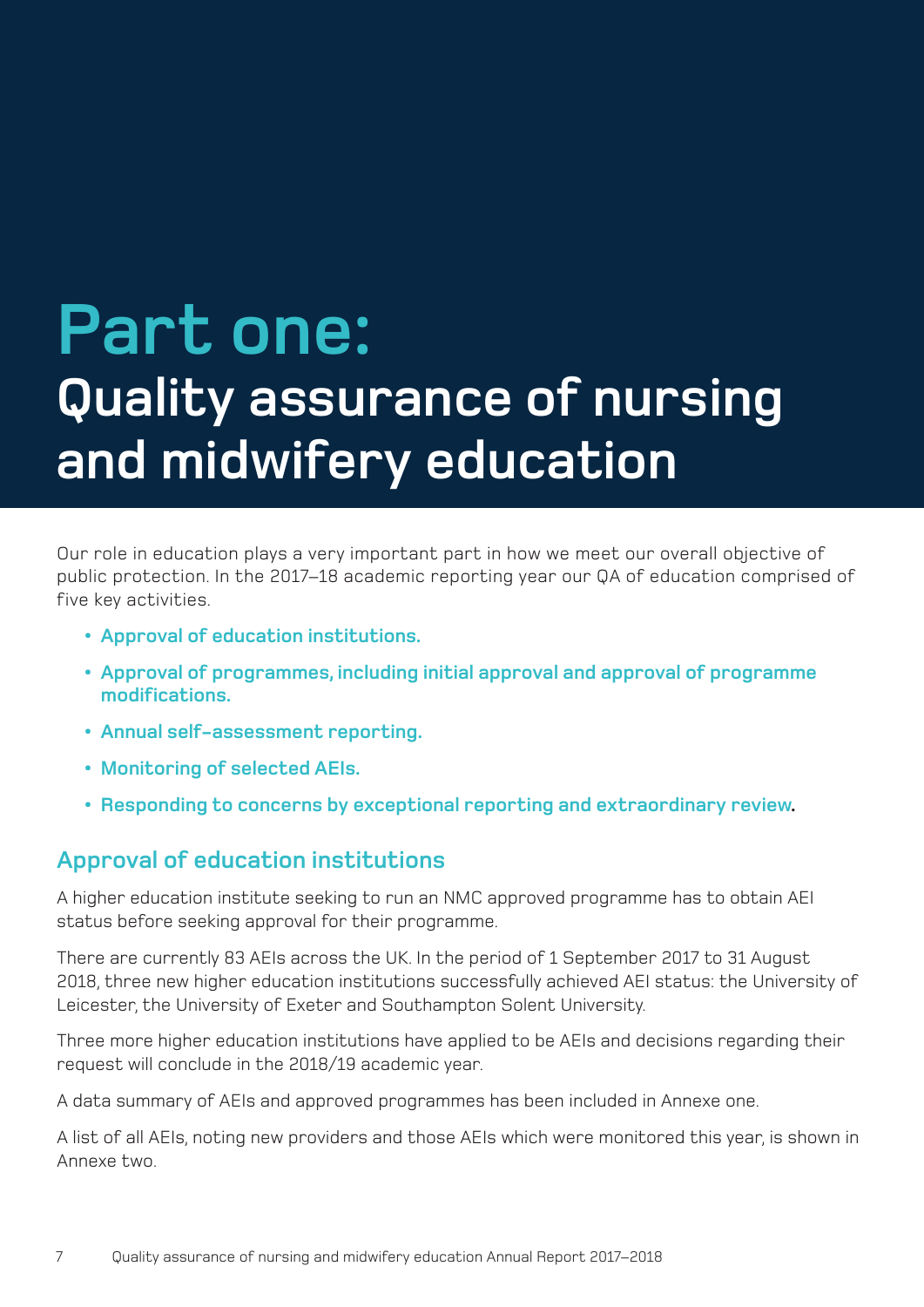#### **Approval of education programmes**

Approval of programmes included initial approval, re-approval and approval of programme modifications. The prospective programme approval was for six years.

In the 2017/18 year we approved or re-approved 55 programmes, bringing our total of approved programmes to 917.

Programme approval outcomes for 2017/2018 have been summarised at Annexe three.

#### **New approvals**

We approved 12 new programmes, including eight pre-registration nursing programmes, two preregistration midwifery programmes and two prescribing programmes.

#### **Re-approvals**

We also re-approved 43 programmes. 39 programmes were required to meet conditions prior to programme re-approval. These included 21 specialist community public health nursing (SCPHN) programmes, nine specialist practitioner qualifications (SPQ), five prescribing programmes, three pre-registration programmes and one return to practice (nursing) programme.

Two SCPHN programmes were subject to recommendations only. Two prescribing programmes were approved without conditions or recommendations.

#### **Conditions**

Where visitors identify that our standards are not being met, they can set conditions. We must be assured that the conditions have been met by the institution before we approve the programme. Conditions relate to five key risk themes: resources, admission and progression, practice learning, fitness for practise and QA. The most frequently occurring conditions related to the key risk theme of admission and progression. Conditions against the key risk themes, practice learning and fitness for practice, were the next most frequently occurring, followed by QA and resources respectively.

The conditions set during this period included the following themes:

- Review and/or correction of documentation.
- Clarification of learning outcomes.
- Sufficient academic and practice partner resource.
- Appropriate information relating to admissions.
- Explicit information on how the programme is run, including assessment.
- Appropriate quality assurance processes including the use of external examiners.
- Ensuring consistent programme documentation.

At Annexe four, we have summarised all conditions assigned to AEIs following approval events within the 2017/2018 academic year. The majority of conditions that we set relate to postregistration programmes.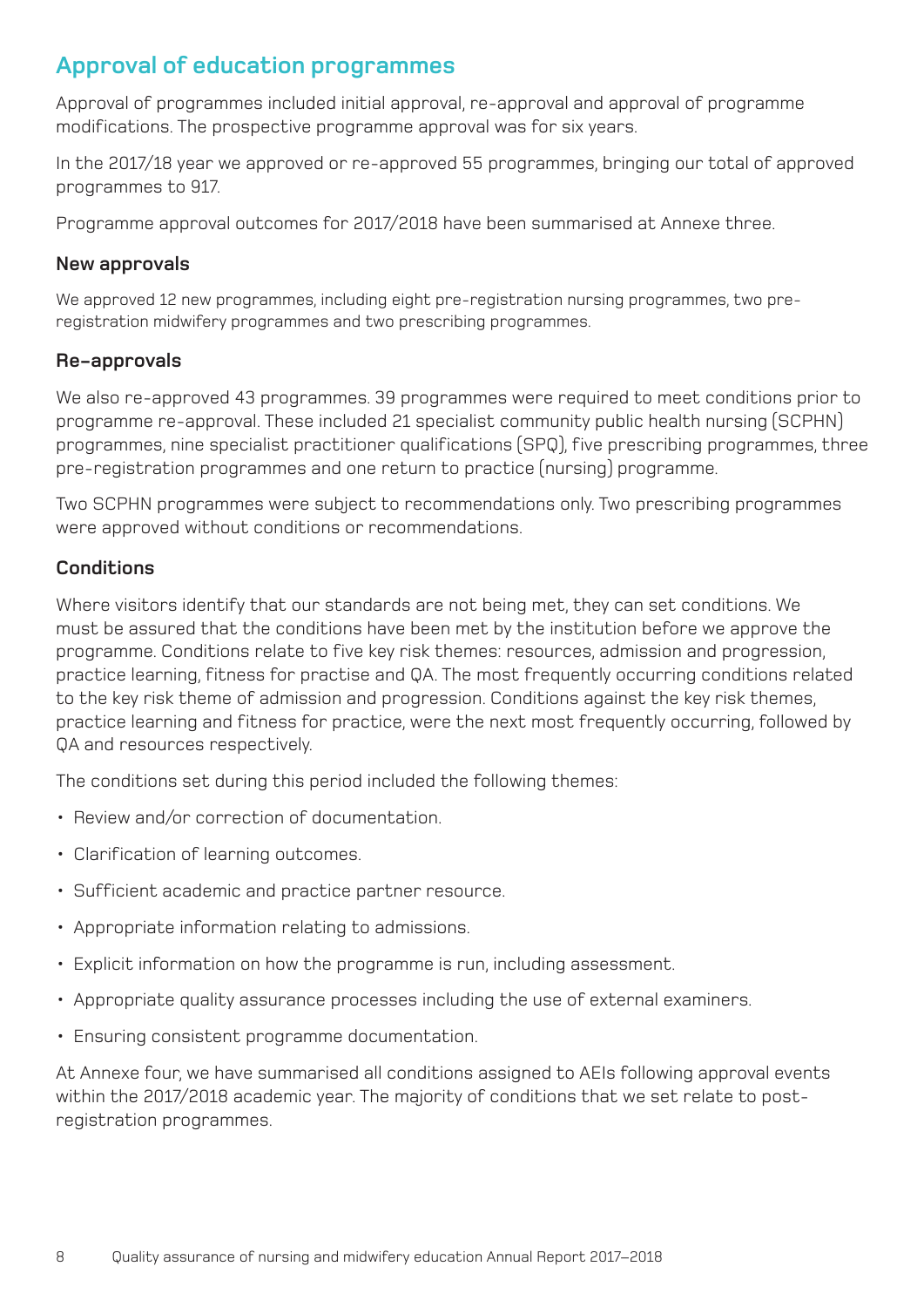#### **Extensions**

In July 2018, we extended programme approval for most existing pre and post registration nursing and prescribing programmes. This was to provide time for AEIs to prepare to seek approval under the new standards. We sought confirmation from all AEIs regarding any emerging, new or existing concerns before considering an extension. Where any concerns were identified with an institution, the relevant programme extension was not granted until these had been resolved.

Existing approved programmes that were included in our decision to extend the original approval timeframe were:

- Pre-registration nursing (for all fields of nursing).
- Pre-registration midwifery.
- Community practitioner nurse prescribing  $(V100)^1$ .
- Community practitioner nurse prescribing (V150)<sup>2</sup>.
- Independent and supplementary nurse prescribing (V300)<sup>3</sup>.
- Specialist practitioner qualifications (adult nursing, child, community children's nursing, community learning disabilities nursing, community mental health nursing, district nursing with integrated V100 nurse prescribing, general practice nursing, learning disabilities, mental health, occupational health nursing and school nursing).
- Specialist community practitioner health nursing (family health nursing, generic, health visiting, health visiting with integrated V100 nurse prescribing, occupational health nursing, school nursing and health visiting).
- Return to practice nursing and midwifery.

#### **Flexible routes to registration**

Following on from 2016–2017, we've seen a steady increase in AEIs seeking approval of different routes to pre-registration nursing education as providers respond to changes to funding and commissioning arrangements, local approaches to meet workforce needs, and towards widening access for those who wish to become nurses and midwives. For pre-registration nursing this includes:

**Work based learning models.** AEIs work with one or more employer organisation and identify individuals to undertake a programme of study. The students also spend a proportion of their time working for the employing organisation. These hours worked are outside of their required practice learning and theory hours.

**Nursing degree apprenticeship (England only).** This route remains only available for pre-registration nursing programmes. This route enables people to train to become a registered nurse through an apprentice route. Apprenticeship standards for nursing associates, midwifery and specialist community public health nurse programmes are currently under development.

3 This is a voluntary partnership between an independent prescriber who must be a doctor or a dentist and a supplementary prescriber, to implement an agreed patient specific clinical management plan with the patient's agreement.

<sup>1</sup> The V100 will prepare those already registered with a specialist community practitioner qualification, to prescribe safely and appropriately from the community practitioner formulary.

<sup>2</sup> The V150 is for those practitioners who do not hold a specialist community public health nurse or community specialist practitioner qualification, but whose responsibilities include assessment, care and management of clients in the community setting. These practitioners will be caseload holders and a clinical need for prescribing from the community practitioner formulary will have been identified.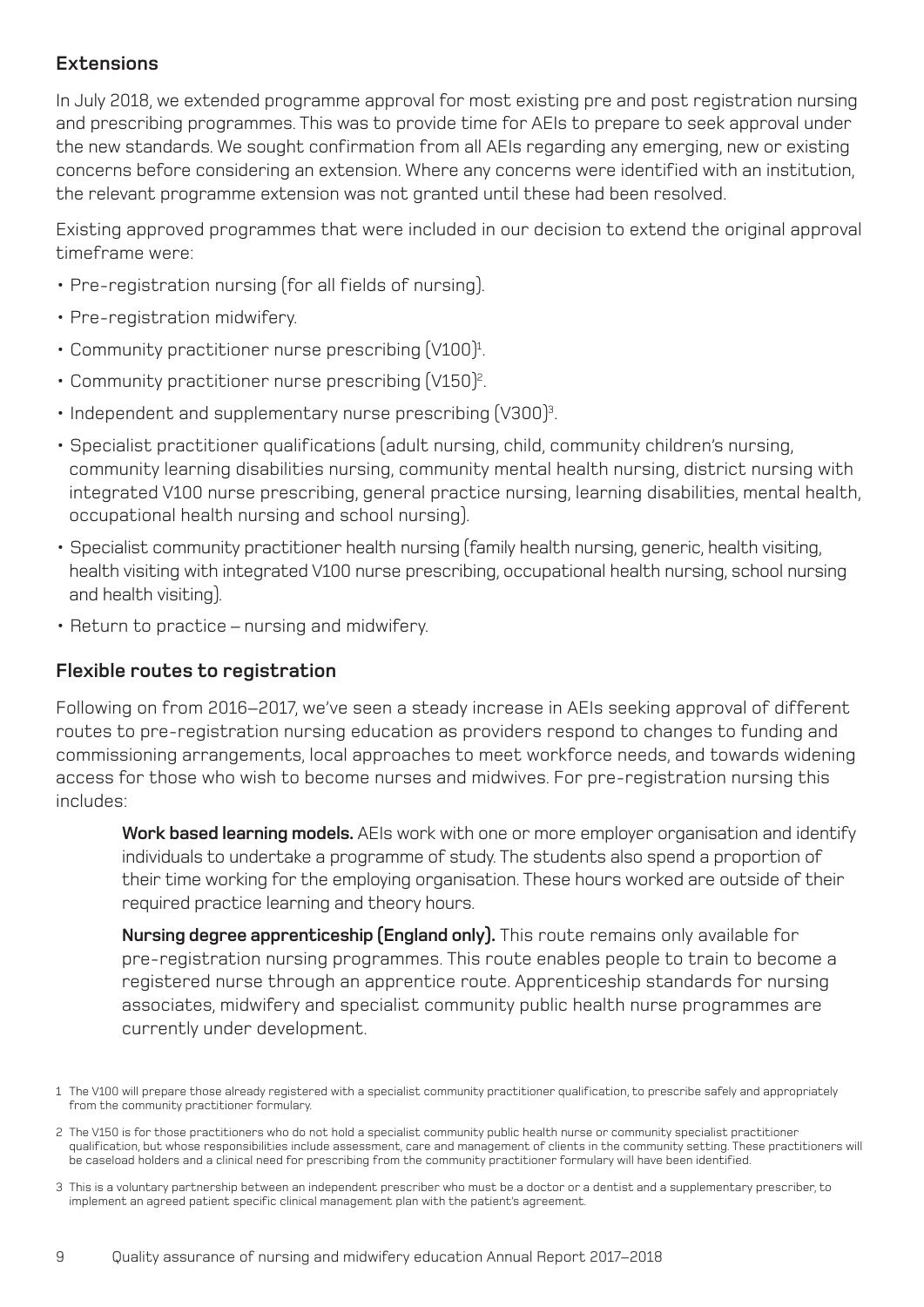**Maximising accreditation of prior learning.** This is generally used by healthcare assistants with NVQ level 3 or associate practitioners with a foundation degree. Their previous learning is mapped against our standards up to a maximum of 50 percent of the overall programme. They don't continue working as healthcare assistants, usually studying full time throughout the duration of the 18 months.

**Non-commissioned model.** AEIs developing pre-registration nursing programmes for noncommissioned, privately funded students.

#### **Nursing degree apprenticeships**

During 2017–2018, we approved a further 21 AEIs to deliver pre-registration nursing via a nursing degree apprenticeships (NDA) route. Currently we have 23 AEIs in total approved to deliver NDAs.

In addition, we have other AEIs scheduled to undertake approval events to offer the NDA route during 2018/19.

The Education and Skills Funding Agency released data this year that confirmed that, between 1 August 2017 and 31 January 2018, 20 students had been enrolled for pre-registration nursing NDAs.

In addition, one of our AEIs reported their NDA routes (child and mental health) were not running due to insufficient student numbers.

#### **Monitoring of approved programmes**

We monitor programmes in a number of ways and where issues are identified we require assurance that these are managed by institutions and their partners promptly and effectively. If serious concerns are raised we can withdraw approval.

#### **AEI self-assessment**

AEIs are required to undertake and submit an annual self-assessment and self-declaration of their current NMC approved programme(s). The self-assessment provides an opportunity for AEIs and their partners to give examples or case studies of notable or innovative practice, and enables them to indicate any areas of provision that they are aiming to enhance. The selfdeclaration requires the AEI to confirm that all approved programmes continue to meet the NMC standards; that all programme modifications have been notified to the NMC; and, that all key risks are controlled.

The AEI annual self-assessment reports are reviewed and we may require AEIs to resubmit their report and provide further detailed evaluative information if the evidence provided cannot assure us that all criteria have been met.

In 2017/18, 13 AEIs (16 percent) didn't provide assurance in their self-assessment report that key risks were controlled or managed. This is consistent with the previous year's outcome. Where assurance isn't provided, institutions are required to develop action plans which we then monitor.

#### **Key risks – analysis of self-assessment**

All AEIs completed the required self-assessment in this reporting year.

As in the previous reporting year the key risk area that had the highest number of concerns was practice learning.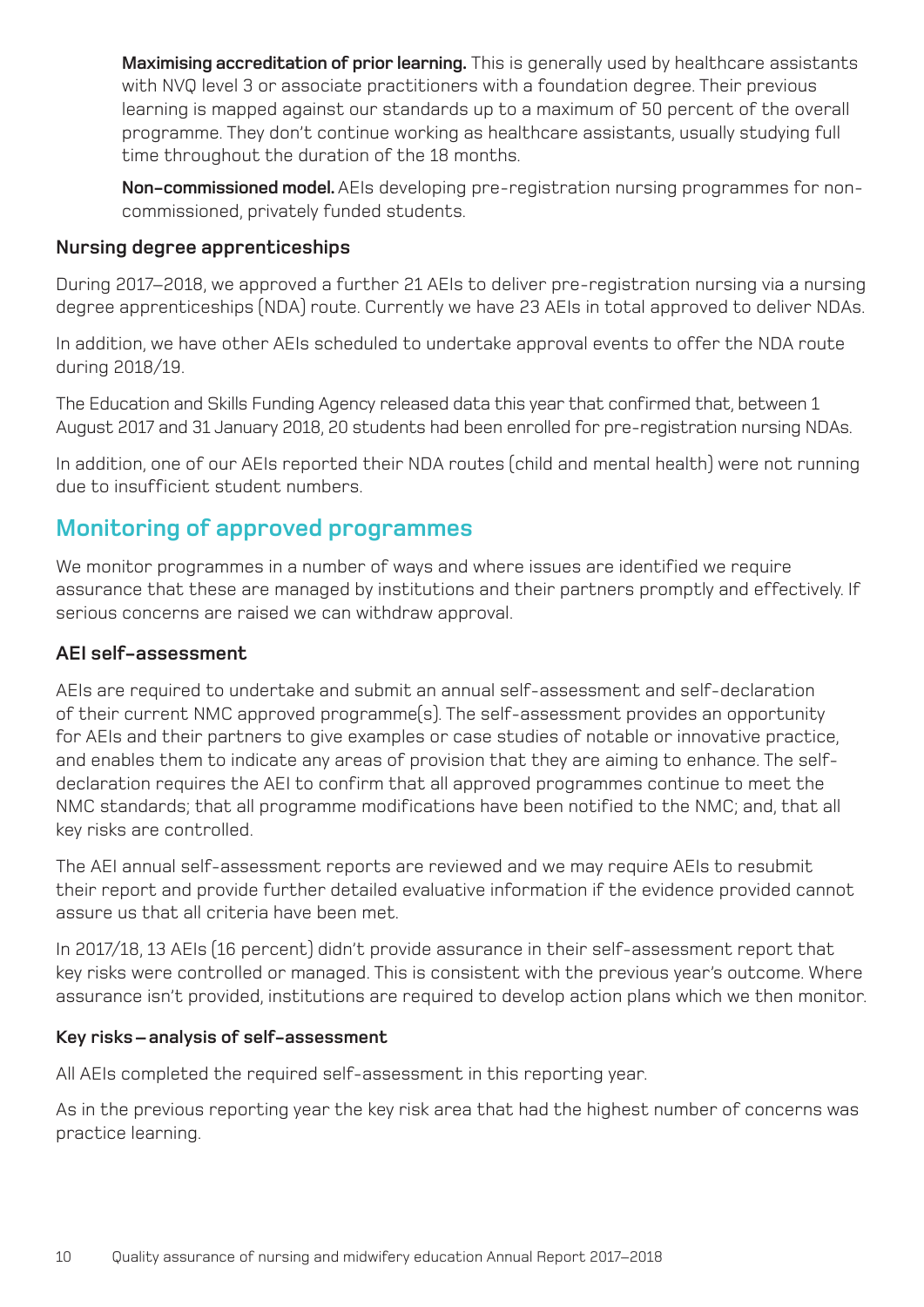The most identified reason for not providing assurance that key risks were controlled was the failure to report details on actions taken to address the recommendations from programme approval/modification events held between 1 September 2016 and 31 August 2017. This was the case for nine out of 13 AEIs. The next most frequently identified actual or potential issues that are a risk to academic and practice learning identified by AEIs across the UK were:

- quality of the learning environment
- restructuring of maternity services
- sufficient numbers of practice placements to accommodate student numbers
- lack of practice teachers for SCPHN (school nurse) programmes
- the number of students who are being investigated for fitness to practise issues, and
- the temporary global shortage of Hepatitis B vaccines offered to pre-registration student nurses and midwives.

Where AEIs didn't provide assurance they were required to implement and report progress on action plans which were agreed by a. We tracked these action plans to ensure they were implemented.

#### **AEI monitoring review visits**

Each year we select a sample of AEIs to undergo monitoring visits. This enabled QA review teams to meet students, educators and service users and carers in person. We did this by focusing on five key risk areas to determine whether adequate controls were in place: resources, admissions and progression, practice learning, fitness for practice, and QA.

14 AEIs were selected for monitoring review visits this year (17 percent of the total). Due to nursing programmes undergoing approval against the new programme standards from October 2018 it was agreed to focus on midwifery and SCPHN/SPQ programmes for monitoring alongside a risk based selection process.

A total of 23 programmes were reviewed across the 14 selected AEIs. This included 12 preregistration midwifery programmes, three return to practice (midwifery) programmes, five specialist community public health nursing (SCPHN) health visiting programmes, and one SCPHN school nursing programme.<sup>4</sup> We also included one pre-registration nursing (adult) and one return to practice (nursing) programme.

#### **Key risks – analysis of monitoring results**

This year fewer AEIs achieved the "standard met" outcome in all risk themes, suggesting our targeted approach identified appropriate programmes for monitoring. Only one out of 14 AEIs compared to six out of 17 AEIs in 2016–2017 achieved 'standard met' outcome in all risk themes.

| Outcome met in:        | <b>Number of AEIs:</b> |
|------------------------|------------------------|
| 1 out of 5 risk themes | $3(21.4\%)$            |
| 2 out of 5 risk themes | $4(28.6\%)$            |
| 3 out of 5 risk themes | 5(35.7%)               |
| 4 out of 5 risk themes | $1(7.1\%)$             |
| 5 out of 5 risk themes | $1(7.1\%)$             |

4 www.nmc.org.uk/education/quality-assurance-of-education/monitoring-results/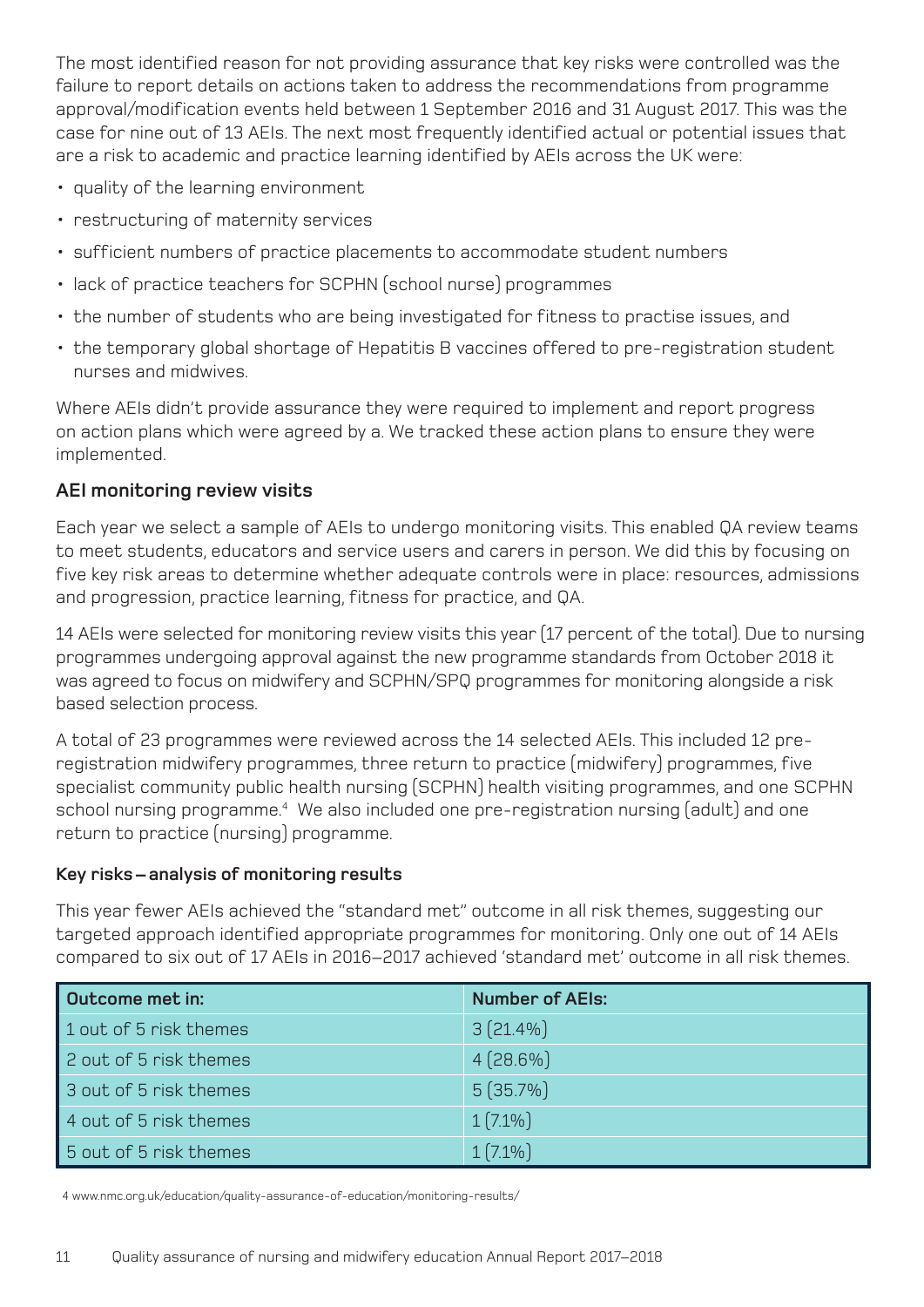10 of the 14 AEIs received at least one 'standard not met' outcome in the risk themes, which is a decline compared to five out of the 17 AEIs in 2016–2017.

10 AEIs were required to make improvements to risk controls and enhance assurance for public protection across at least one of the risk themes, which is consistent with the findings in 2016– 17 and 2015–16.

In this reporting year, the majority of risks not being managed identified through monitoring were within two key risk areas: practice learning and fitness for practice. As in previous years, practice learning remains the most significant area of concern in our quality assurance of education in 2017–2018.

Key issues identified include:

- inadequate recording and allocation of mentors and sign-off mentors
- AEIs requiring improvement to their processes in identifying and exceptionally reporting risks and concerns to us
- not routinely reporting on outputs with regard to service user/carer involvement in programme development, programme delivery, assessment and evaluation
- concerns related to fitness for practice were less frequent, however these had the potential for significant impact on public safety, including students not completing the required hours of theory and practice.

Non-compliant AEIs were required to formulate and complete an action plan which was approved by the reviewer and sent to us for review. We follow up on the improvements identified through the next cycle of annual self-assessment. Annexe five details the themes that emerged.

#### **Practice learning**

Three (21 percent) of the 14 AEIs monitored this reporting year provided evidence that this risk theme was met which is a decline from the seven (41 percent) AEIs monitored in 2016–17.

Seven (50 percent) AEIs failed to meet this key risk theme compared to four (23.5 percent) AEIs in 2016–17.

Four AEIs received a 'requires improvement' rating for this risk area. The areas which required improvement included: the involvement of service users and carers in the return to practice midwifery programme; practitioner and service user involvement in ongoing monitoring and development of pre-registration midwifery and SCPHN Health Visitor programmes.

All non-compliant AEIs were required to take timely action to provide assurance of support for learning and assessment in practice in the form of an action plan within an agreed timeframe. These action plans were then monitored to ensure compliance with our standards.

#### **Fitness for practice**

Admissions and progression continues to be an area where issues have been detected through monitoring.

Eight AEIs (57 percent) of the 14 AEIs monitored this year provided assurance that this risk theme was met. This is a decline from 15 (73 percent) AEIs in the 2016–17 monitoring period.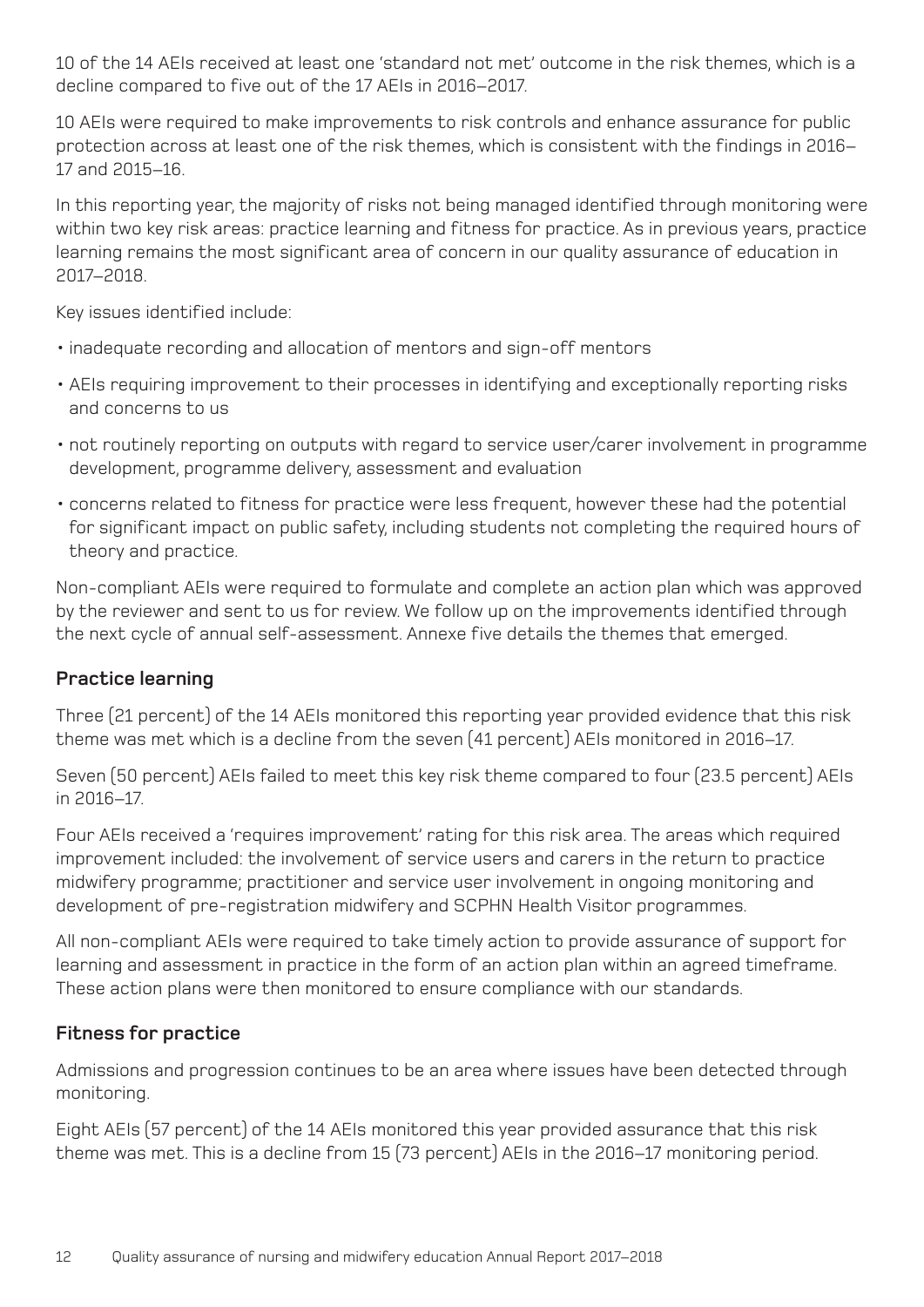Four AEIs failed to meet this risk theme. The areas which AEIs failed to meet included:

- students enrolled on the shortened pre-registration midwifery programme weren't completing the required hours of theory and practice
- the length of the consolidation period in the SCPHN school nursing programme didn't comply with NMC Standards
- a failure to grade the assessment of midwifery practice in maternity and other settings.

Two AEIs (14 percent) had 'requires improvement' outcomes. The areas which required improvement included:

- AEI processes for checking return to practice nursing students complete all elements of mandatory training prior to proceeding onto placement and those necessary for successfully completing the programme
- the process for monitoring practice hours to ensure that students weren't working excessive hours that may compromise patient and student safety.

Where our standards weren't being met institutions were required to take timely and appropriate action, and to develop and report on an action plan. These action plans were then monitored to ensure compliance with our standards.

#### **Other key risk areas**

Three AEIs (21 percent) failed to meet the risk theme of resources. The key risks related to SCPHN academic staff delivering the programme; SCPHN (school nursing) and SCPHN (health visitor) pathway leads in the respective AEIs did not hold a NMC recorded teacher qualification, which is a NMC requirement. In addition, one practice placement provider did not have sufficient numbers of sign-off mentors to meet the needs of pre-registration midwifery students.

#### **Notable practice**

We also report on notable practice, defined as education practice which is innovative and worthy of dissemination. QA reviewers reported on examples of such practice identified through QA activity and AEIs stated areas they considered worthy of consideration through the annual selfreporting process.

QA reviewers identified a number of noteworthy developments when undertaking monitoring of pre-registration midwifery and return to practice midwifery programmes. These included a trust-wide educational audit process which is undertaken over one week by an audit team consisting of academic staff, clinical practice facilitators and practitioners who are trained to conduct audits; and the introduction of a new practice assessment record of experience (PARE), which is supported by exemplary collaboration and effective management of change.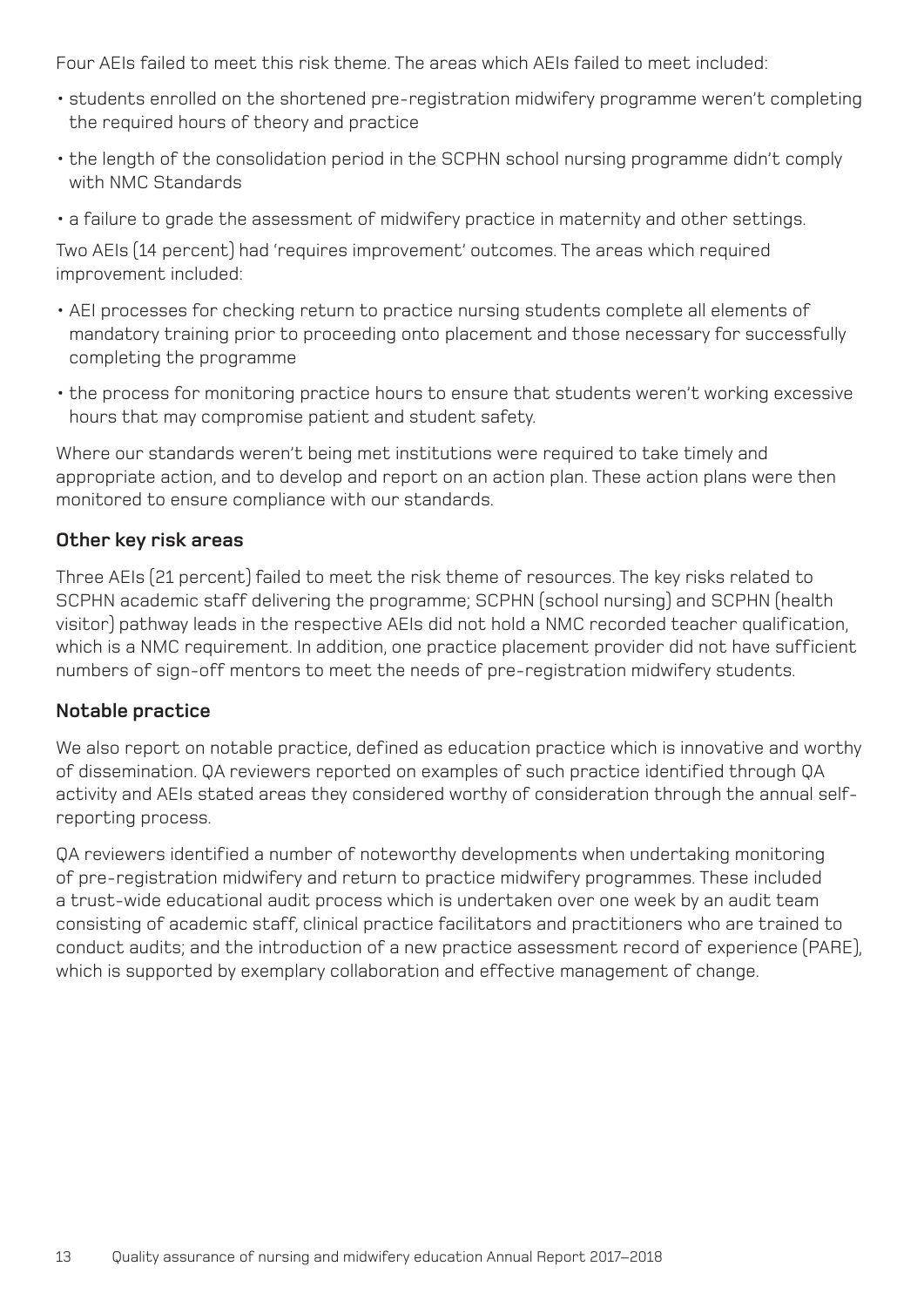## **Part two: Responding to concerns**

#### **Exceptional reporting**

When risks emerge AEIs and their practice learning partners must respond swiftly to manage and control risks appropriately. AEIs should email exceptional reports to us and we'll take action when these risks aren't being effectively managed and controlled locally. We also follow up on implemented action plans.

During recent years we have been working closely with AEIs to impress the importance of timely exceptional reporting to us. For the third year in a row, we have recorded an annual increase in the number of exceptional reports received (133 in total during this period compared with 89 during 2016/2017). Most of the exceptional reports continue to relate to issues in practice environments, including adverse system regulator reports and their impact on student learning, supervision and assessment and escalation of student concerns, and what actions have been undertaken locally to manage those concerns. When AEIs report an issue or concern to us, we require evidence of actions taken, where appropriate, to control or mitigate any identified risks to our standards. We liaise with the AEI to ensure that they are managing any risk satisfactorily.

As part of our role as a dynamic regulator, we continue to proactively share intelligence internally with our Regulatory Intelligence Unit and Fitness to Practise colleagues as well as externally where appropriate with other professional and system regulators.

On 26 July 2018, we signed the "emerging concerns protocol" with seven health and social care organisations and regulators, which will help us share information and intelligence about emerging concerns with each other and system partners in a timely fashion to support the delivery of high quality care.

#### **Extraordinary review visits**

Where we identify serious adverse incidents and concerns regarding an AEI or practice placement and local risk measures are limited, we may decide to conduct an unscheduled extraordinary review. This measure may be necessary if there are concerns that present a risk to public protection, and if it is deemed that the AEI is either unaware or unable to put adequate measure in place to control the risk.

No new extraordinary reviews took place during the 2017–2018 academic year.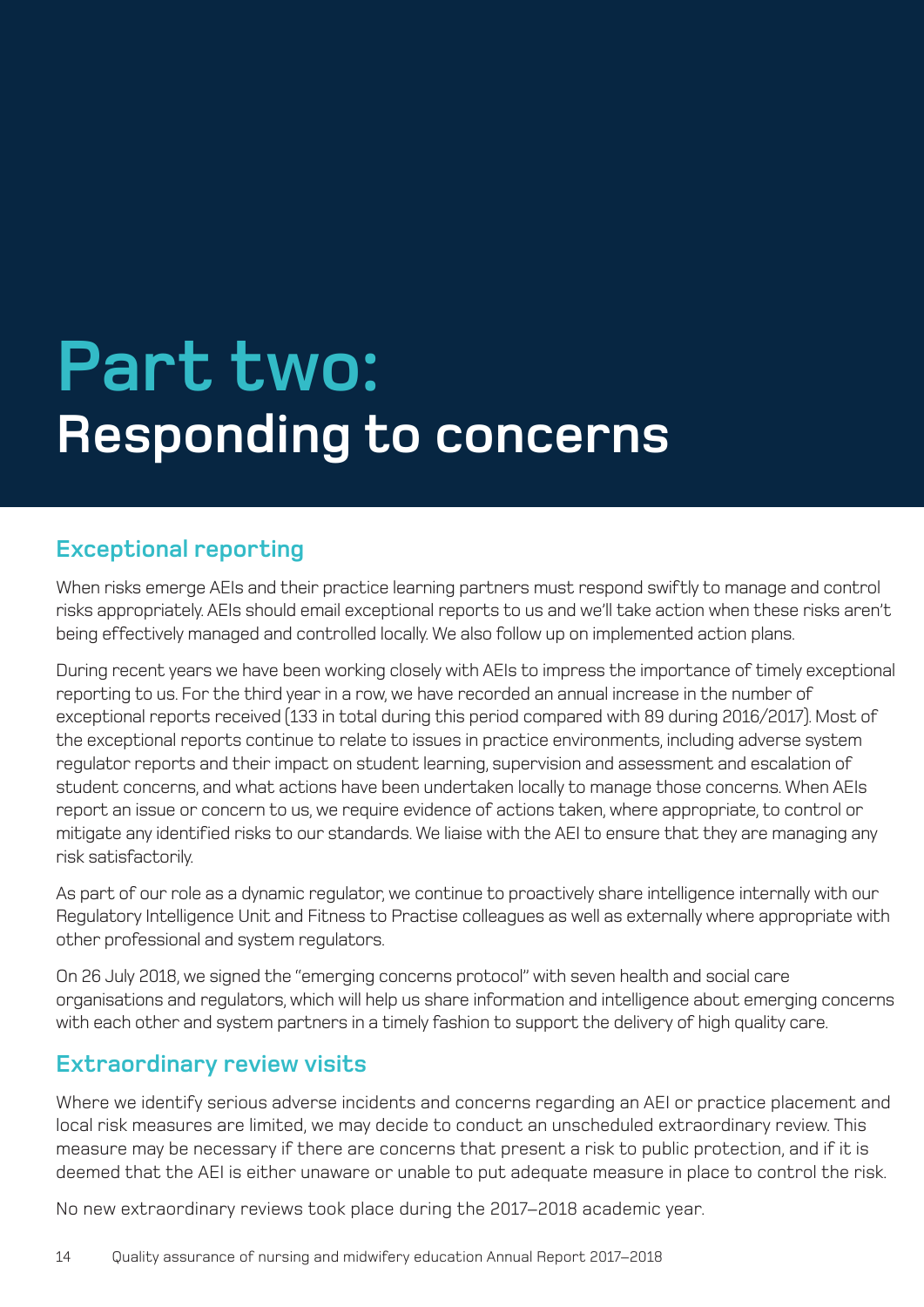### **Annexe one: AEI data summary up to 31 August 2018**

| Total number of NMC approved AEIs                                                              | 83  |
|------------------------------------------------------------------------------------------------|-----|
| Total number of NMC approved programmes                                                        | 917 |
| Number of AEIs approved to run pre-registration nursing<br>programmes                          | 79  |
| Number of AEIs approved to run pre-registration midwifery<br>programmes                        | 53  |
| Number of new education institutions approved to be an AEI during<br>the reporting year        | 3   |
| Number of programme approvals or re-approvals during the<br>reporting year                     | 55  |
| Number of AEIs approved to deliver pre-registration nursing<br>programmes for the first time   | S   |
| Number of AEIs approved to deliver pre-registration midwifery<br>programmes for the first time |     |
| Number of AEIs approved to deliver nursing degree apprenticeships                              | 23  |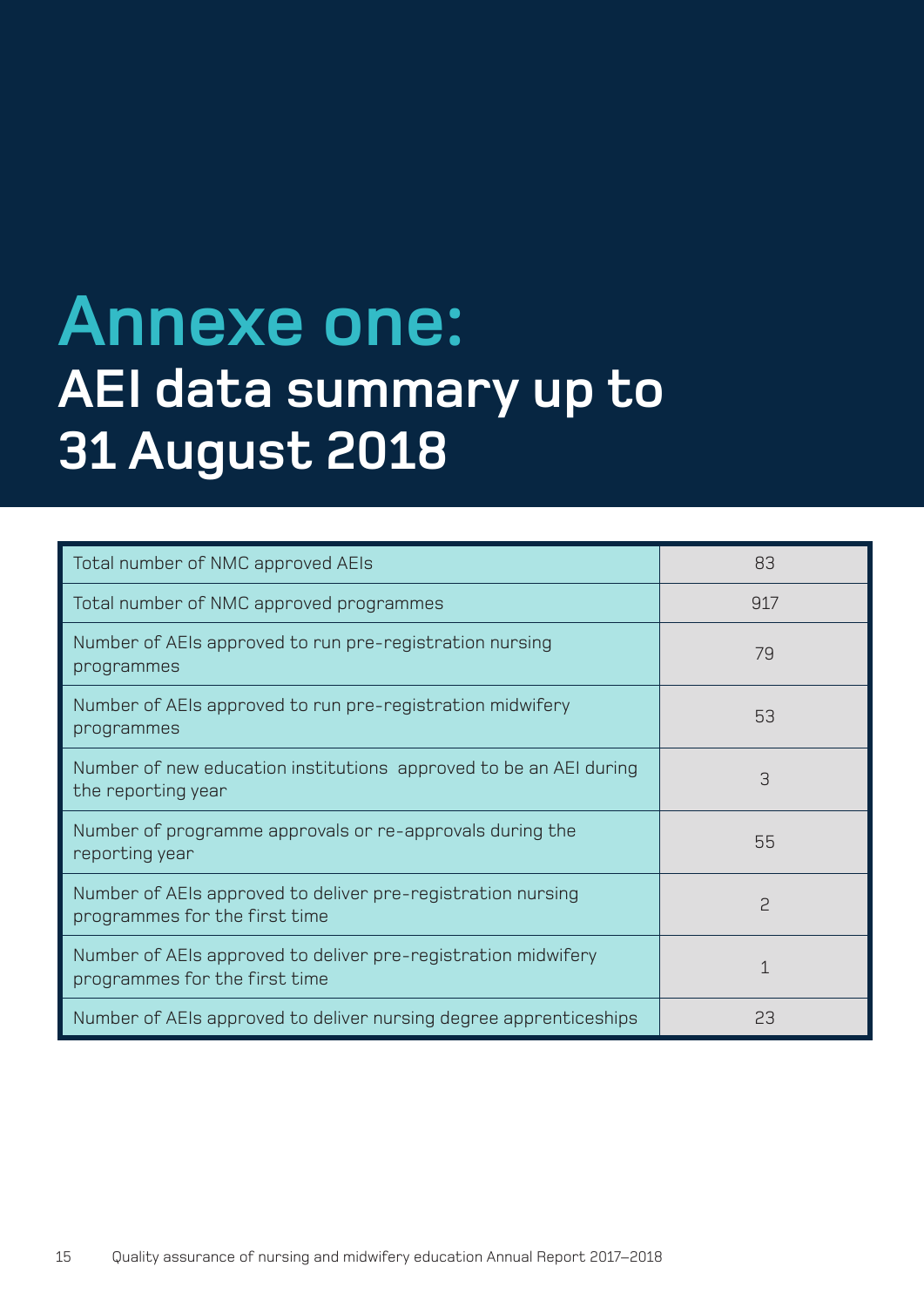### **Annexe two: Approved AEIs and monitoring outcomes**

| <b>ENGLAND</b>                                         | Edge Hill University                  | The Open University                                            | <b>SCOTLAND</b>                                                               |  |
|--------------------------------------------------------|---------------------------------------|----------------------------------------------------------------|-------------------------------------------------------------------------------|--|
| Anglia Ruskin University                               | University of Essex                   | Oxford Brookes University                                      | University of Abertay Dundee                                                  |  |
| University of Bedfordshire                             | University of Exeter                  | University of Plymouth                                         | University of Dundee                                                          |  |
| <b>Birmingham City University</b>                      | University of Gloucestershire         | University of Portsmouth                                       | Edinburgh Napier University                                                   |  |
| University of Birmingham                               | University of Greenwich               | University of Reading                                          | Glasgow Caledonian University                                                 |  |
| University of Bolton                                   | University of Hertfordshire           | University of Salford                                          | University of Edinburgh                                                       |  |
| Bournemouth University                                 | University of Huddersfield            | Sheffield Hallam University                                    | University of Glasgow                                                         |  |
| <b>BPP</b>                                             | University of Hull                    | University of Sheffield                                        | University of Highlands and<br>Islands                                        |  |
| University of Bradford                                 | Keele University                      | Southampton Solent University                                  |                                                                               |  |
| University of Brighton                                 | King's College London                 | University of Southampton                                      | Queen Margaret University                                                     |  |
| Brunel University London                               | Kingston University & St              | Staffordshire University                                       | Robert Gordon University                                                      |  |
| <b>Buckinghamshire New</b>                             | George's University of London         |                                                                | University of Stirling                                                        |  |
| University                                             | Leeds Beckett University              | Suffolk, University of (formerly<br>University Campus Suffolk) | University of West of Scotland                                                |  |
|                                                        |                                       |                                                                |                                                                               |  |
| Canterbury Christ Church                               | University of Leeds                   | University of Sunderland                                       | <b>WALES</b>                                                                  |  |
| University                                             | University of Leicester               | University of Surrey                                           | Bangor University, School of                                                  |  |
| University of Central<br>Lancashire                    | University of Lincoln                 | Teesside University                                            | <b>Healthcare Sciences</b>                                                    |  |
| University of Chester                                  | Liverpool John Moores University      | University of West London                                      | University of Cardiff                                                         |  |
|                                                        | University of Liverpool               |                                                                | University of Glyndwr                                                         |  |
| City University London                                 | London South Bank University          | University of West of England<br>in Bristol                    | University of South Wales                                                     |  |
| School of Health Sciences                              |                                       |                                                                | Swansea University                                                            |  |
| <b>Coventry University</b>                             | Manchester Metropolitan<br>University | University of Wolverhampton                                    |                                                                               |  |
| University of Cumbria                                  |                                       | University of Worcester                                        | <b>KEY</b>                                                                    |  |
| De Montfort University                                 | University of Manchester              | University of York                                             |                                                                               |  |
| University of Derby                                    | Middlesex University                  | <b>NORTHERN IRELAND</b>                                        | newly approved in<br>2017-2018.                                               |  |
|                                                        | University of Northampton             | Queens University Belfast                                      |                                                                               |  |
| University of East Anglia<br>University of East London | Northumbria University                | University of Ulster at                                        | monitored during 2017-<br>2018 and the monitoring<br>reports are available on |  |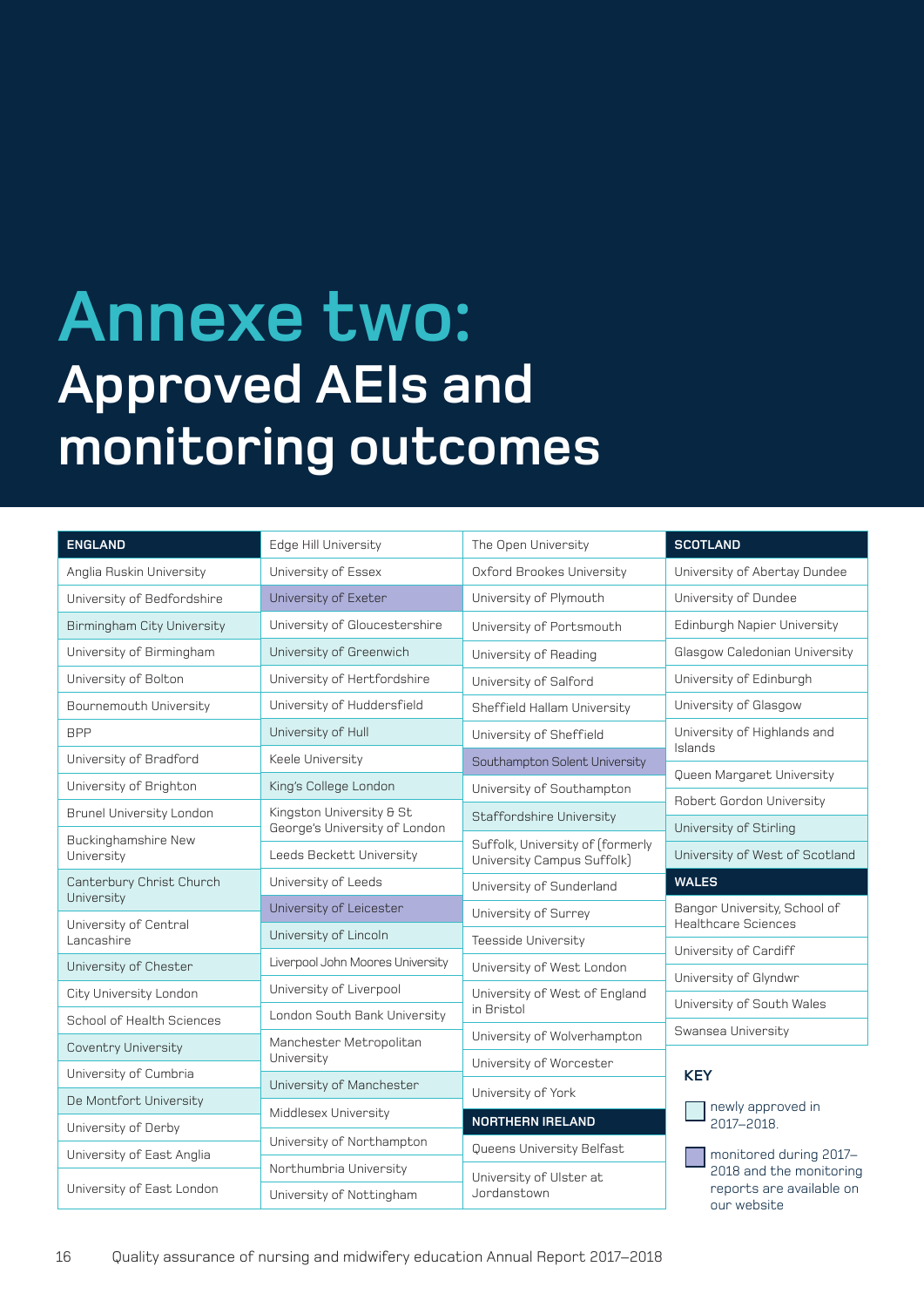### **Annexe three: Programme approval outcomes**

| <b>Outcome</b>                                                                    | <b>Number</b>  |
|-----------------------------------------------------------------------------------|----------------|
| New programme approvals                                                           | 12             |
| Requiring conditions to be met before approval with additional<br>recommendations | 12             |
| Programmes re-approved                                                            | 43             |
| Requiring conditions to be met before approval with additional<br>recommendations | 37             |
| Requiring conditions to be met before approval                                    | <sup>2</sup>   |
| Approved with recommendations                                                     | 2              |
| Approved without recommendations or conditions                                    | <sup>2</sup>   |
| Programme approvals refused                                                       | $\overline{4}$ |
| <b>Total</b>                                                                      | 59             |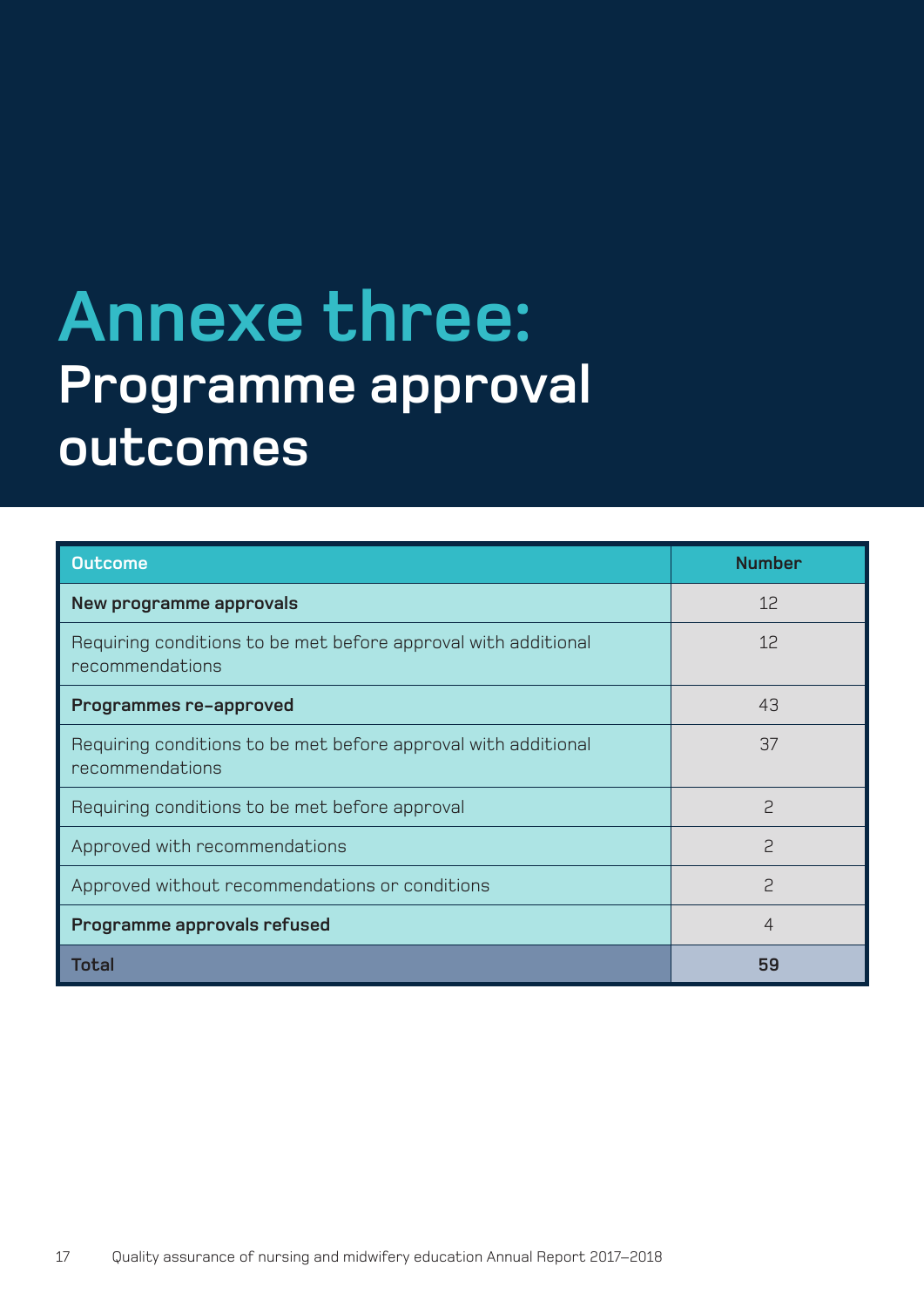## **Annexe four: Approval conditions**

|                                                          | <b>NUMBER OF CONDITIONS</b> |                            |                                                          |                                          |
|----------------------------------------------------------|-----------------------------|----------------------------|----------------------------------------------------------|------------------------------------------|
| <b>Course information</b>                                | Registered<br>Nurse (RN)    | Registered<br>Midwife (RM) | <b>Nurse and</b><br><b>Midwife</b><br><b>Prescribing</b> | <b>Post</b><br>Registration<br>standards |
| Amend and/or update programme<br>specification           |                             |                            | 4                                                        | 8                                        |
| Clarify entry criteria and admission<br>process          |                             |                            | 2                                                        | 8                                        |
| Clarify learning outcomes                                |                             |                            | $\overline{7}$                                           | 14                                       |
| Clarify modules                                          |                             |                            |                                                          | 5                                        |
| Clarify course content                                   | 2                           | 3                          | 4                                                        | 11                                       |
| Clarify practice and theory hours                        |                             | $\overline{4}$             | $\mathbf{1}$                                             | 6                                        |
| Produce a communication schedule                         |                             |                            |                                                          | $\mathbf{1}$                             |
| Differentiate between two awards                         |                             |                            |                                                          | $\mathsf{S}$                             |
| Detail transition arrangements                           |                             | $\mathbf{1}$               |                                                          |                                          |
| Clarify course delivery                                  |                             |                            | 1                                                        | $\mathbf{1}$                             |
| Review exit award                                        |                             |                            |                                                          | 3                                        |
| Revise Accreditation of Prior Learning<br>(APL) criteria | $\mathbf{1}$                |                            |                                                          | $\mathbf{1}$                             |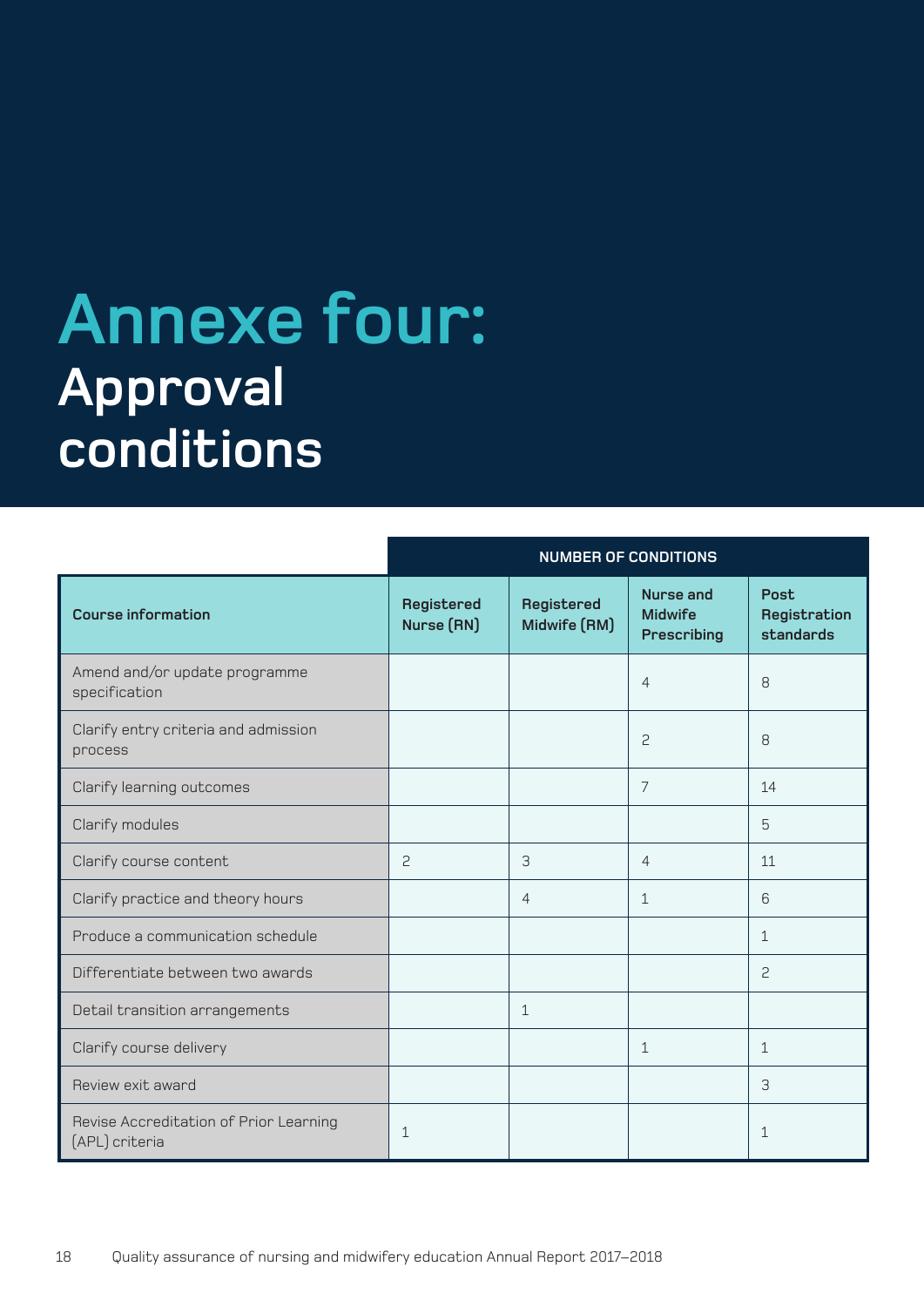| Quality assurance                                                                                                    |                |              |              |              |
|----------------------------------------------------------------------------------------------------------------------|----------------|--------------|--------------|--------------|
| Review and/or correct documentation                                                                                  | $\mathbf{1}$   | 2            | 3            | 17           |
| Evidence of E&D training                                                                                             |                | $\mathbf 1$  |              | 3            |
| <b>Practice</b>                                                                                                      |                |              |              |              |
| Student prescribing requirements                                                                                     |                |              | $\mathbf{1}$ | 3            |
| Evidence of recordable teacher<br>qualification                                                                      | $\overline{c}$ |              |              |              |
| Clarify process for monitoring                                                                                       |                | 1            |              |              |
| Evidence of support for mentors                                                                                      |                | 2            |              |              |
| <b>Assessment strategy</b>                                                                                           |                |              |              |              |
| Assessment clarification                                                                                             | $\mathbf{1}$   |              | 1            | 2            |
| Revise OSCE examination                                                                                              |                |              | 1            |              |
| Provide rigorous mechanisms to ensure<br>standards are met and completed prior to<br>student's exiting the programme |                |              |              | 1            |
| Procedures for derogation from University<br>requirements                                                            | $\mathbf{1}$   |              | 1            | $\mathbf{1}$ |
| Make explicit how grade descriptors are<br>awarded                                                                   |                | $\mathbf{1}$ |              |              |
| Clarify the supernumerary status of<br>students                                                                      |                |              | 1            |              |
| Review learning and teaching strategy                                                                                |                |              |              | 2            |
| <b>Suitable resources</b>                                                                                            |                |              |              |              |
| Evidence of suitable resource                                                                                        |                | $\mathbf{1}$ |              |              |
| Evidence of sufficient staff                                                                                         |                |              |              | 2            |
| Sufficient staff with appropriate field<br>specific expertise                                                        | $\overline{c}$ |              |              |              |
| Agree terms of reference and membership<br>for a joint oversight board                                               |                | $\mathbf{1}$ |              |              |
| Evidence of commitment to delivery of<br>modules in leadership within the curriculum                                 |                | 1            |              |              |
| Evidence of appropriate mentors                                                                                      | $\mathbf{1}$   | $\mathbf{1}$ |              |              |
| Total:                                                                                                               | 11             | 19           | 27           | 91           |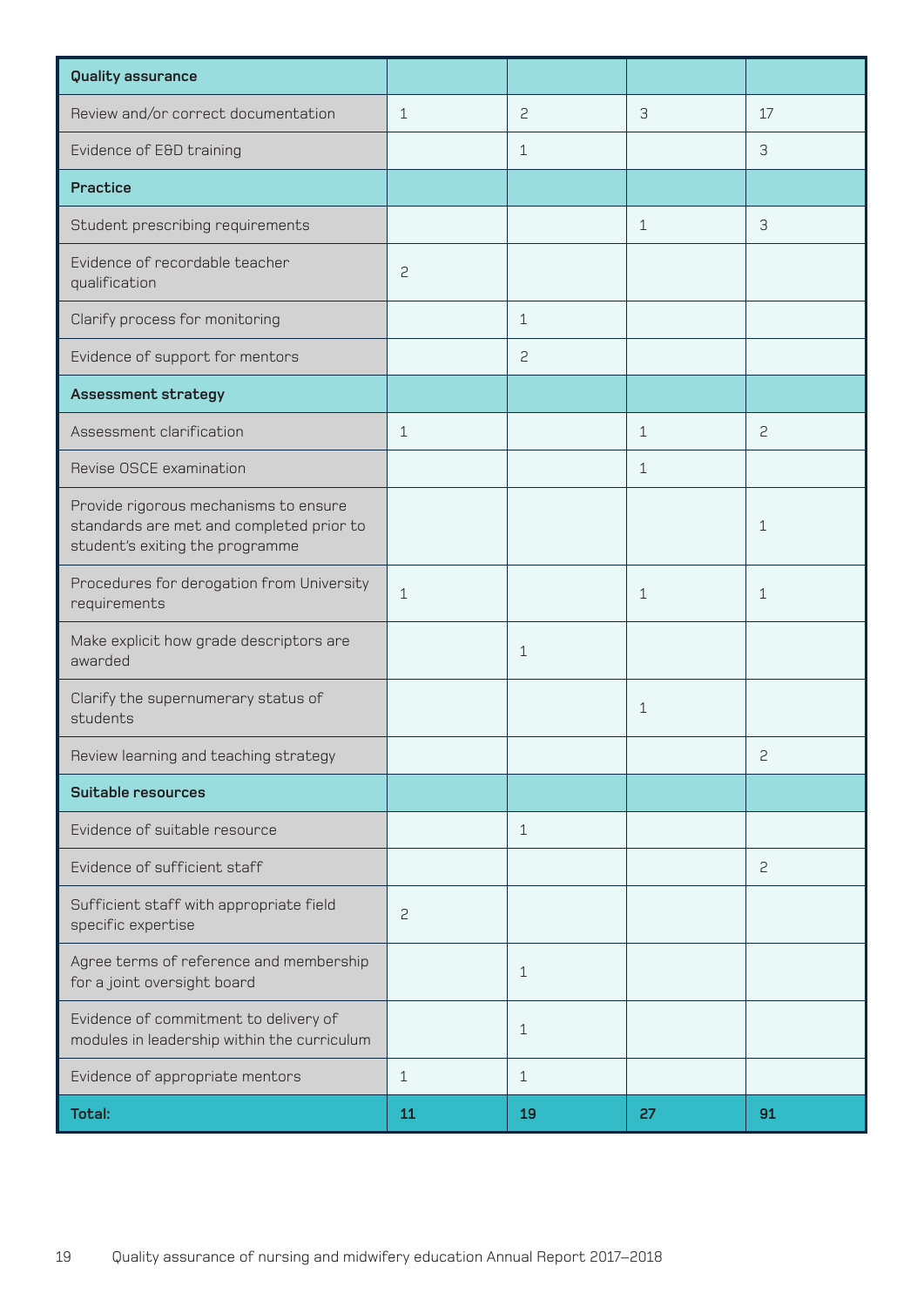### **Annexe five: Monitoring results**

| Grade<br>awarded | Number of programme providers achieving each level of control 2017-2018 |                                  |                      |                         |                      |
|------------------|-------------------------------------------------------------------------|----------------------------------|----------------------|-------------------------|----------------------|
|                  | Resources                                                               | Admissions<br>and<br>progression | Practice<br>learning | Fitness for<br>practice | Quality<br>assurance |
| <b>Met</b>       | $10(71.4\%)$                                                            | $8(57.1\%)$                      | $3(21.4\%)$          | $8(57.1\%)$             | $7(50\%)$            |
| <b>Requires</b>  | $1(7.1\%)$                                                              | 5(35.7%)                         | $4(28.6\%)$          | $2(14.3\%)$             | 5(35.7%)             |
| Not met          | $3(21.4\%)$                                                             | $1(7.1\%)$                       | $7(50\%)$            | $4(29.6\%)$             | $2(14.3\%)$          |